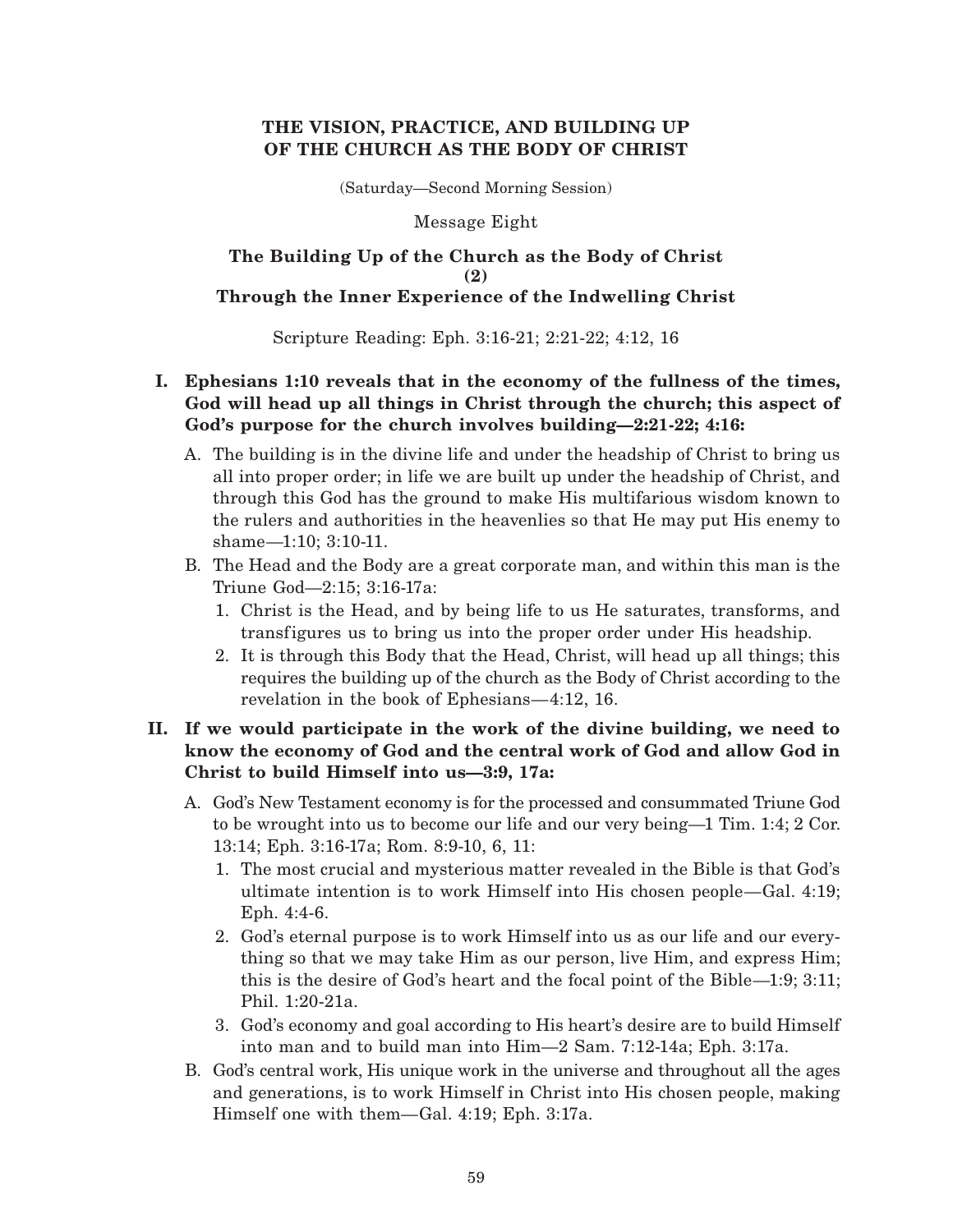- C. God's intention in His economy is to build Himself in Christ into our being— 2 Sam. 7:12-14a; Eph. 3:17a; John 14:20:
	- 1. God desires to work Himself in Christ into us; everything that Christ is and everything that Christ has accomplished are for this one thing—Phil. 2:13; Eph. 3:17a; Col. 3:10-11.
	- 2. We need God to build Himself in Christ into our humanity, working Himself in Christ into us as our life, our nature, and our person—Eph. 3:17a.

## **III. The building up of the church as the Body of Christ is through the inner experience of the indwelling Christ—vv. 16-17a; 4:12, 16; 2:21-22:**

- A. Ephesians is a book on the church, the Body of Christ, and this book speaks about the unsearchable riches of Christ and how this Christ as the Spirit is making His home in us—1:22-23; 3:8, 17a.
- B. The key to the building up of the church is the inner experience of Christ as our life—v. 17a; Col. 3:4; 1 John 5:11-12.
- C. Christ builds the church by building Himself into us, that is, by entering into our spirit and spreading Himself from our spirit into our mind, emotion, and will to occupy our entire being—2 Tim. 4:22; 1 Cor. 6:17; Eph. 3:17a.
- D. In Ephesians 3:16-21 Paul prayed concerning the believers' inner experience of the indwelling Christ for the building up of the church as the Body of Christ:
	- 1. Paul prayed that we would be strengthened into the inner man with the result that Christ could make His home in our hearts and thereby occupy, possess, permeate, and saturate our whole inner being with Himself vv. 16-17a:
		- a. Since our heart is the totality of our inward parts, the center of our inward being, and our representative with regard to our inclination, affection, delight, and desire, when Christ makes His home in our hearts, He controls our entire inward being and supplies and strengthens every inward part with Himself.
		- b. The more Christ spreads within us, the more He settles down in us and makes His home in us, occupying every part of our inner being, possessing all these parts, and saturating them with Himself.
	- 2. When Christ is able to make His home in our hearts, occupying all the inward parts of our being, we will be able to be built up with all the saints— 2:21-22; 4:12, 16:
		- a. In order for Christ's word in Matthew 16:18 concerning the building up of the church to be fulfilled, the church must enter into a state where many saints will allow Christ to make His home deep in their heart, possessing, occupying, and saturating their entire inner being.
		- b. The more Christ occupies our inner being, the more we will be able to be built up with others in the Body—Eph. 2:21-22; 4:12, 16.
	- 3. Ephesians 3:17 speaks of being rooted and grounded in love:
		- a. That we are rooted indicates that we are plants, and our being grounded means that we are a building.
		- b. Together the two aspects, rooted and grounded, indicate that we need to grow and be built up.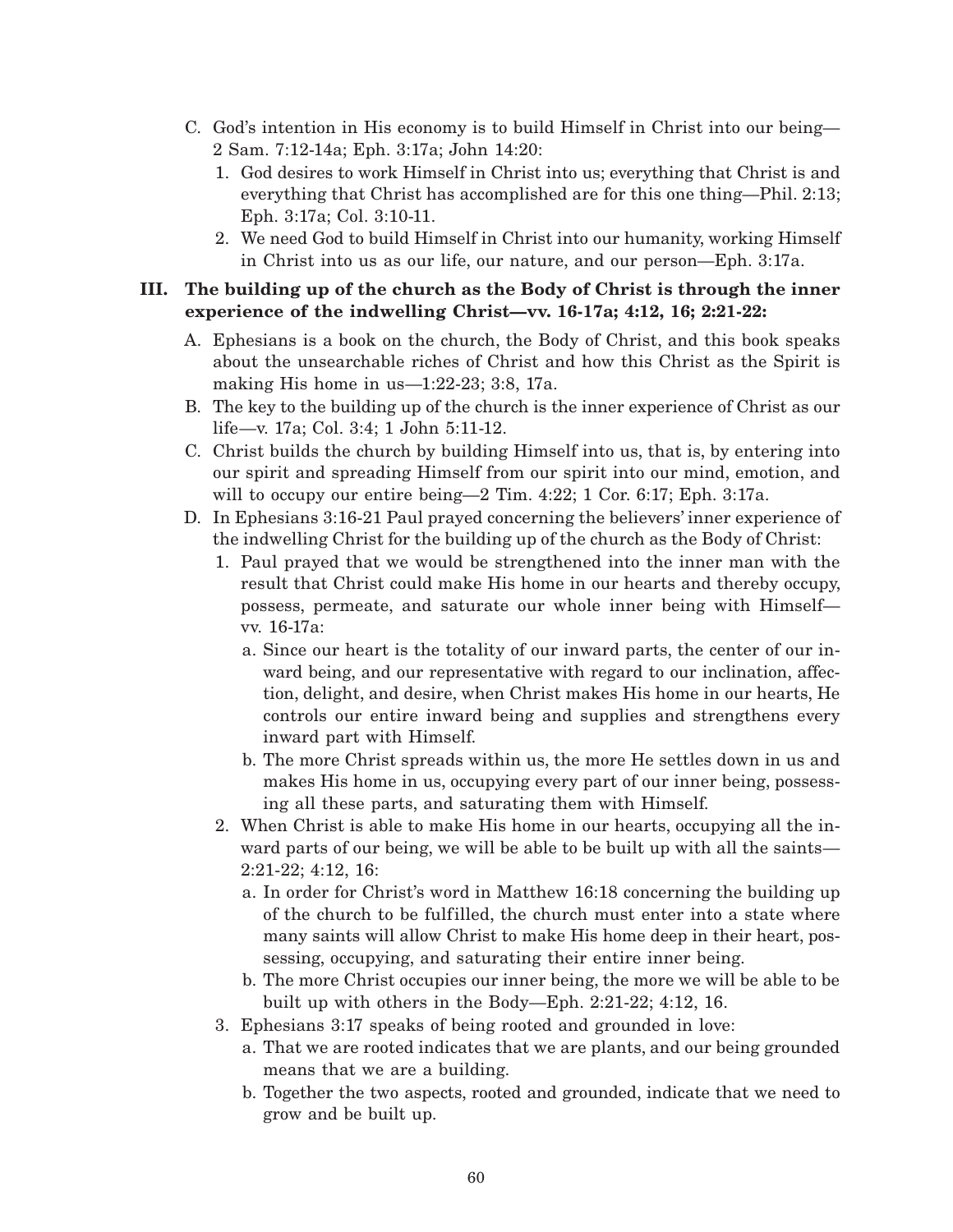- 4. According to verse 18, we are able to apprehend the dimensions of Christ the breadth, the length, the height, and the depth—not by ourselves individually but "with all the saints," that is, corporately and jointly; this reveals that we need to be built together.
- 5. When Christ makes His home in our hearts, we will be filled unto all the fullness of God; this fullness is the church, the Body of Christ, as the corporate expression of the Triune God—v. 19.
- 6. We should focus on this prayer to the extent that we do not know what to pray other than this.
- E. Ephesians 3:16-21 shows Paul's spirit, attitude, prayer, and faith:
	- 1. By revelation the mystery of Christ was made known to Paul (vv. 3-6); thus, his spirit and attitude—what he saw, what he said, and what he cared about in his heart—were related to the vision of the building up of the church as the Body of Christ through the inner experience of the indwelling Christ:
		- a. This matter filled Paul's entire being; hence, what he saw, what he spoke, and what he cared about were related to the building up of the church through Christ's being wrought into us.
		- b. Paul was obsessed with this vision, and it became his spirit and attitude; therefore, he had such a prayer as recorded in Ephesians 3:16-21.
	- 2. We need to have this spirit, attitude, prayer, and faith when we serve God in the church.
	- 3. If we have seen the vision of the building up of the church as the Body of Christ and of how Christ builds the church by building Himself into us, we will have this kind of spirit and attitude, and we will also have this kind of prayer and faith.

### **Excerpts from the Ministry:**

#### **THE MAIN CONTENT OF THE BOOK OF EPHESIANS**

The book of Ephesians does not talk about the material things, and it does not contain mere knowledge. There are not even many Old Testament quotations in this book. Moreover, it does not mention the miraculous gifts. In this book the gifts are persons, such as the apostles, prophets, evangelists, and shepherds and teachers (4:11), not the gifts of healing and other miraculous things. The book of Ephesians is a book on the church, the Body of Christ (1:22-23). This book speaks about the unsearchable riches of Christ and how this Christ as the Spirit is in us (3:8, 16-19). This is not an outward Christ but an inward Christ, because He is making His home in us. He is our Head and our life, and our heart—our mind, emotion, will, and conscience—is His home. No one can measure His breadth, length, height, and depth, but such a Christ is making home in our heart. Eventually, we are filled, not with material things or even with knowledge, gifts, or power, but unto all the fullness of God.

In chapter 1 there is the sealing of the Holy Spirit (v. 13). The Holy Spirit as a seal in us is inward, not outward. In chapter 2 there is the new man created by Christ and in Christ (v. 15). This also is something apart from material things, mere scriptural knowledge, and gifts. The new man created in Christ and by Christ is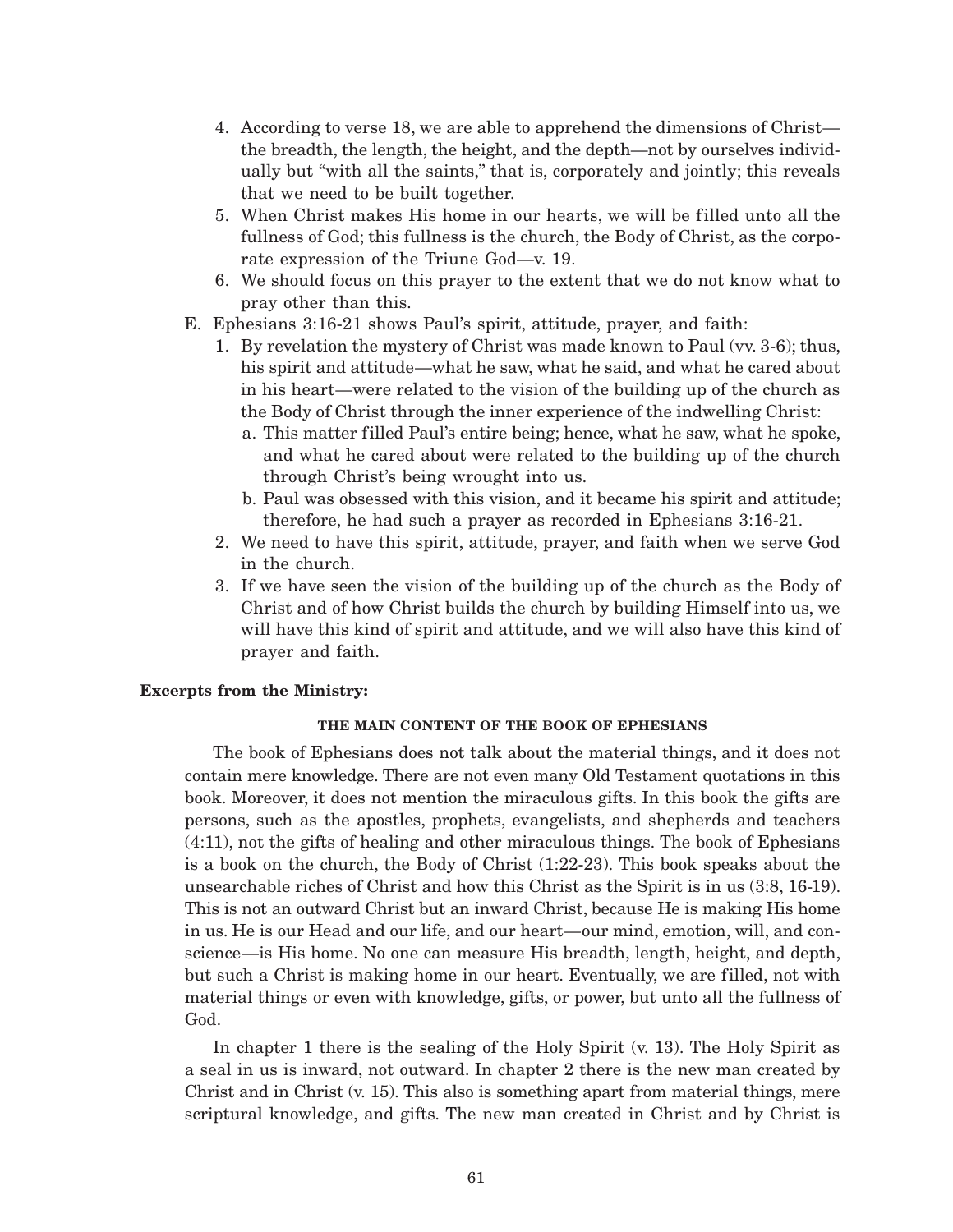fully of Christ, and it is even Christ Himself. In Genesis 3 Eve was a part of Adam and came entirely out of Adam. In the same way, the new man is a part of Christ and was taken from Christ. Then in Ephesians 3 we realize the unsearchable riches of Christ, and Christ makes His home in our hearts (vv. 8, 17). In chapter 4 we grow and arrive at the measure of the stature of the fullness of Christ. We are no more carried away by every wind of teaching, even good teaching, but we grow up into Christ in all things (vv. 13-15). We receive something from Christ as the Head, and we minister it to others. In this way the church is built up (v. 16).

#### **THE WAY FOR THE CHURCH TO BE BUILT UP IN LIFE**

We need to spend more time to see how the church is built up. Like many young Christians, I was hungry for scriptural knowledge after I was saved. I met a certain group of believers who stressed that in order to be good Christians we must know the Bible. Therefore, I spent much time to know the Bible. Later, about six or seven years after I was saved, there was a "spiritual grace" movement in north China, which was a branch of the Pentecostal movement. It was very prevailing, and in only a few years it swept over the whole of north China. Thousands of people were saved, and there were many miracles and signs. To a certain degree I was influenced by that movement, so I studied the situation. Eventually, I was made clear by the Lord that the Body of Christ could not be built up in that movement. At that time I was not clear about the central content of Ephesians, but through my experiences the Lord showed me that the church can be built up only by our experience of Christ as life, not by knowledge, gifts, or the so-called Pentecostal manifestations. Knowledge and gifts help a little, but the church, the Body of Christ, cannot be built up by these alone. The church must be built up by Christ as our life.

### **The Key to the Building Up of the Church Being the Inner Experience of Christ as Our Life**

Some may argue for the gifts, saying that they are mentioned in 1 Corinthians. However, out of all the sixty-six books of the Bible, the main book on the church is Ephesians. In this book on the church the gifts are not mentioned. Rather, it speaks of the unsearchable riches of Christ. This Christ with His unsearchable riches wants to make His home in our hearts. This is what we need. In the Bible there is some ground for knowledge, gifts, miracles, signs, and power. However, these are not the main items needed to build up the Body of Christ. The main item needed for the building up is Christ Himself as life to us. We admit that there is a certain need for knowledge and gifts, but too many Christians do not admit the need for the inner experience of Christ. We admit that sometimes we need medicine, but too many do not acknowledge that we mainly need regular food.

Since we have become Christians, we may have heard very few messages about the inner experience of Christ. In the book of Ephesians, however, the experience of Christ is very prominent. Every chapter deals with this matter. Although some Christians realize that Ephesians is about the church, many still neglect the key to the building up of the church. The key is the inner experience of Christ. Without the inner experience of Christ we can never have the reality of the church.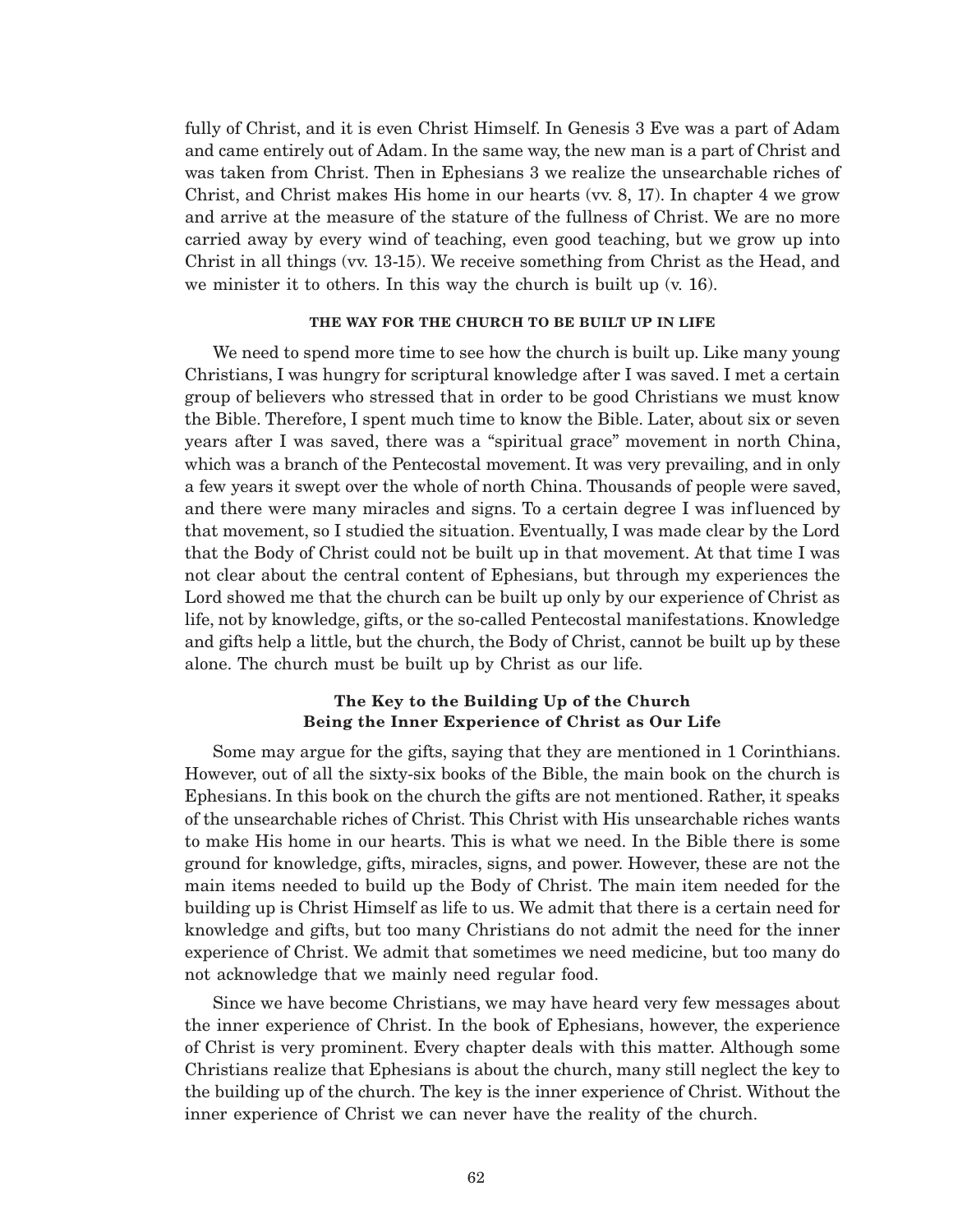#### **The Central Portion of the Book of Ephesians**

The book of Ephesians is the very heart of the Bible. The heart is the most crucial part. People today fear a heart attack more than anything. We may be able to move, speak, and do many things, but if our heart stops, we are finished. Since Ephesians is the heart of the Scriptures, the enemy, Satan, attacks people's understanding of this book. People today talk about this book, and many realize that this is the most profound book on the church, but they neglect the secret, the key point, of this book. The heart and key of this book is 3:16-19.

#### *Our Inner Man Needing to Be Strengthened*

Verses 14 and 15 begin, "For this cause I bow my knees unto the Father, of whom every family in the heavens and on earth is named." *For this cause* refers to God's plan mentioned in the previous chapters and verses, including our predestination unto sonship, the riches of Christ being ministered to us, Christ heading up all things, making the multifarious wisdom of God known to the rulers and authorities in the heavenlies, putting the enemy to shame, and other matters. Verse 16 continues, "That He would grant you, according to the riches of His glory, to be strengthened with power through His Spirit into the inner man." The inner man is our human spirit, regenerated by the Spirit and indwelt by Christ. This spirit needs to be strengthened.

Man is tripartite, having a spirit, soul, and body, but of these three parts the soul is often the strongest. The soul itself is a composition of the mind, emotion, and will, and of these three parts the mind is the strongest. Our biggest problem is that we are too strong in our mind, while our spirit is very weak. We can prove this in the following way. Every kind of person likes to talk. If we say, "Let's have some time to talk," our mind will be active, strong, and positive. However, when we say, "Let us have a time of prayer," everyone is silent. Right away the room may become like a cemetery; everyone will be "grieving at the tomb," silent and in order. This is our case because we are too weak in our inner man, our spirit. This is why the writer of Ephesians says that he prayed not in a light way but by bowing his knees, for the cause of the church as God's purpose, that the Father in the universe would grant us to be strengthened into the inner man.

Our spirit needs to be strengthened. There is no need for us to discuss, talk, or argue. The more we talk and argue, the more we exercise our mind. Our mind has been over-exercised and over-developed, but we still try to develop it even more. When a part of our body over-develops, it becomes a cancer that brings death. We need to forget this natural mind, which has been taken over by the enemy. It is more profitable to change our discussion into prayer. Let us be humble to forget our thoughts, imagination, understanding, and concepts, and let us bow our knees before the Father and pray to exercise our spirit, not only once but constantly.

## *Our Heart Needing to Be Opened by the Repenting of Our Mind and the Exercise of Our Conscience*

In order to exercise our spirit to pray, we need to repent. *Repent* in Greek means to turn the mind. To repent is to turn our mind to the Lord and have a change of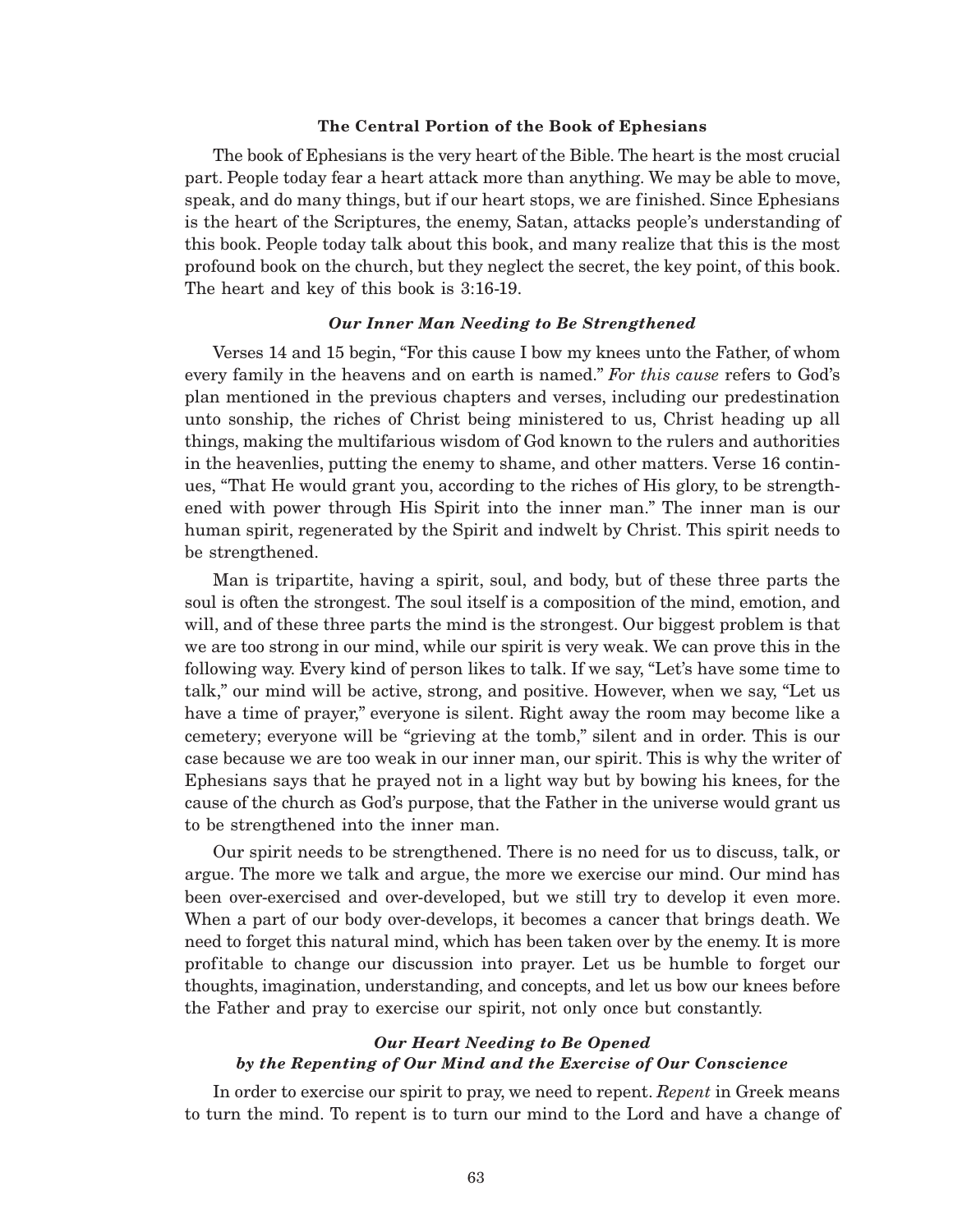mind. Our mind must be turned from everything other than the Lord back to the Lord. When we turn our mind to the Lord, our conscience shows us how we are wrong with the Lord, so we need to confess. To repent is to turn the mind, and to confess is to exercise the conscience. The mind and the conscience are the two main parts of the heart, and the heart surrounds our spirit. Therefore, the heart is a gateway to our spirit. Through our repenting and confessing, the two main parts of our heart—our mind and our conscience—spontaneously are opened. Then when the gateway is opened, the spirit is free, so the Lord is able to strengthen our spirit and spread into our heart.

Verse 17a says, "That Christ may make His home in your hearts through faith." The heart is a composition of the mind, emotion, will, and conscience. When our mind is set on other things, our conscience is hardened, our emotions are not for Him, and Christ is imprisoned in our spirit. Therefore, we must repent, turn our mind to the Lord, recognize our sinfulness, and confess our failures. We need to say, "Lord, I love You, and I am for You." In this way our whole heart is exercised and open, so our spirit is wholly free. Then Christ will fill and strengthen our spirit, and spontaneously He will spread from our spirit into our heart to make His home in all the parts of our heart. This means that our whole being will be a dwelling place for Him.

### *Apprehending the Unlimited Dimensions of Christ by Being Built Up with All the Saints*

Verses 17b and 18 continue, "That you, being rooted and grounded in love, may be full of strength to apprehend with all the saints what the breadth and length and height and depth are." That we are rooted indicates that we are plants, and our being grounded means that we are a building. Together these two aspects mean that we need to grow and be built up.

We are able to apprehend the breadth, length, height, and depth not by ourselves individually but corporately and jointly. This means that we must be built together. We can never be built up together by doctrinal knowledge. The more knowledge we have, the more fighting and divisions we will have. As Christ makes His home in us, we will forget about mere knowledge, fighting, and divisions. Rather, we will say, "O Lord, be merciful to me! I am filled with knowledge, and I may have the gifts, but I am short of apprehending You with all the saints." It is when Christ makes His home in our hearts, occupying and taking over every inward part of our being, that we are able to apprehend the unlimited Christ with all the saints. This means that we are able to be built together with all the saints, that we are no more individual but rather corporate. In this way we realize that Christ is immeasurable and without limit. No one can tell what the measure of the breadth, the length, the height, and the depth are. These are the dimensions of Christ. Christ is the length, the breadth, the height, the depth. He is immeasurable and unlimited. Together with all the saints we will realize the unsearchable riches of Christ in the spirit.

#### *Being Filled unto All the Fullness of God*

Finally, verse 19 says, "To know the knowledge-surpassing love of Christ, that